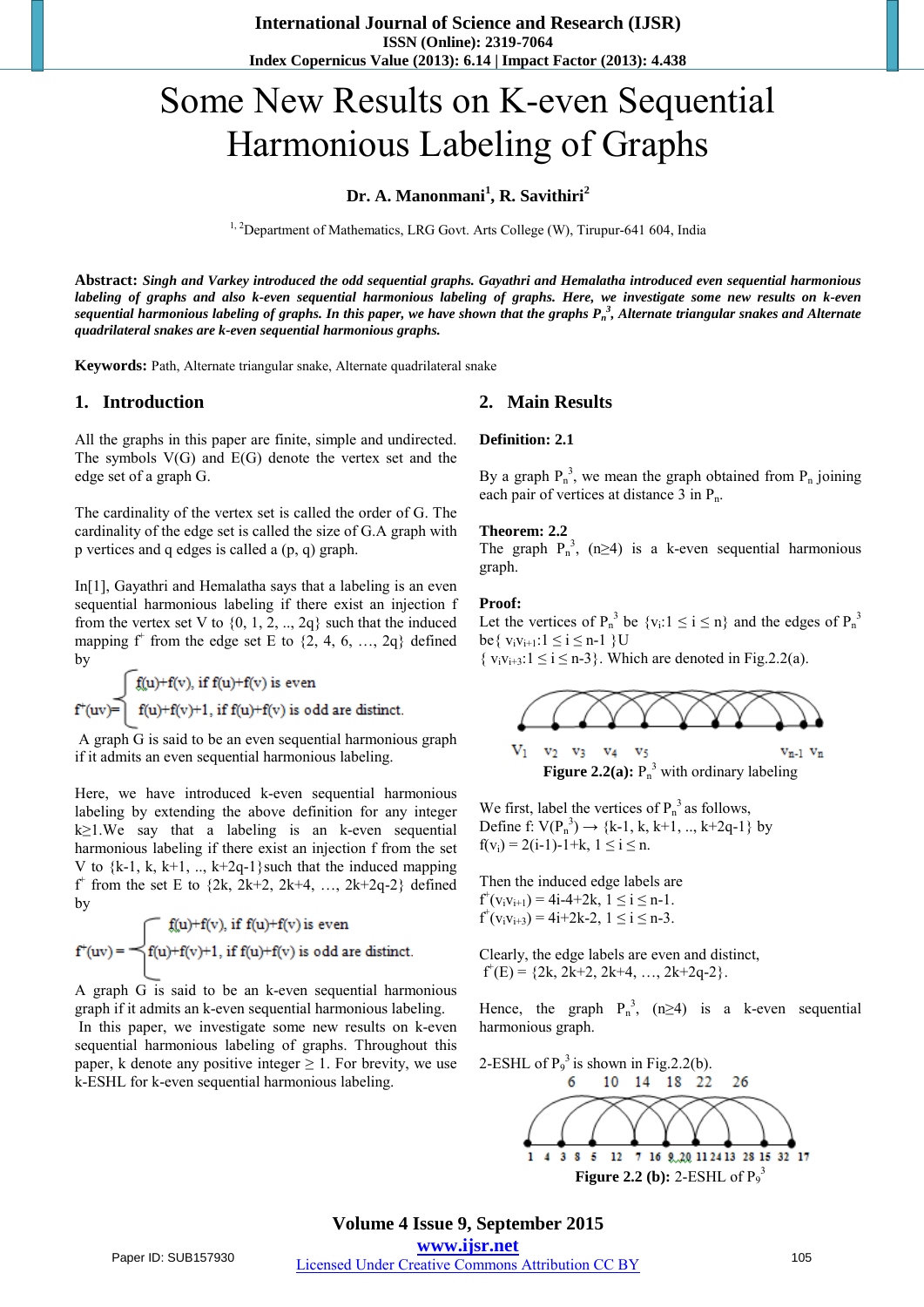#### **Definition: 2.3**

An Alternate triangular snake  $A(T_n)$  is obtained from a path  $u_1, u_2, \ldots, u_n$  by joining  $u_i$  and  $u_{i+1}$  (alternatively) to new vertex  $v_i$ .

That is, every alternate edge of a path is replaced by a cycle  $C_3$ .

## **Theorem: 2.4**

Alternate triangular snakes is a k-even sequential harmonious graph.

#### **Proof:**

Let  $A(T_n)$  be a alternate triangular snake.

Let the vertices of  $A(T_n)$  be  $\{v_i: 1 \le i \le n\}$  U  $\{u_i: 1 \le i \le n/2, i \le n\}$ n is even and  $1 \le i \le (n-1)/2$ , if n is odd  $\}$  U{w<sub>i</sub>: $1 \le i \le (n-1)/2$ 2)/2, if n is even and  $1 \le i \le (n-1)/2$ , if n is odd } and the edges of  $A(T_n)$  be {  $v_i v_{i+1}: 1 \le i \le n-1$  } U {  $u_i v_{2i}: 1 \le i \le n/2$ , if n is even and  $1 \le i \le (n-1)/2$ , if n is odd  $\}$  U  $\{u_i v_{2i-1}: 1 \le i \le n\}$ n/2, if n is even and  $1 \le i \le (n-1)/2$ , if n is odd}  $U\{w_i v_{i+1} : i \le i$  $\leq$  (n-2)/2, if n is even and  $1 \leq i \leq (n-1)/2$ , if n is odd}  $U\{w_i v_{2i+1}: 1 \le i \le (n-2)/2, \text{ if } n \text{ is even and } 1 \le i \le (n-1)/2, \text{ if } n \text{ } \}$ is odd }. Which are denoted in Fig.2.4(a).



**Figure 2.4(a):** A  $(T_n)$  with ordinary labeling

We first, label the vertices of  $A(T_n)$  as follows, Define  $f: V(AT_n) \to \{k-1, k, k+1, ..., k+2q-1\}$  by  $f(v_i) = 3i-1+k_{i,j}$ ,  $1 \le i \le n$ 

 $f(u_i) = 3i-2+k$  $1 \leq i \leq n/2$ , if n is even  $1 \leq i \leq (n-1)/2$ , if n is odd  $\int 1 \leq i \leq (n-2)/2_{\infty}$  if n is even  $f(w_i) = 3i - k + 1$  $1 \le i \le (n-1)/2$ , if n is odd Then the induced edge labels are  $f''(v_i v_{i+1}) = 6i-6+2k$ ,  $1 \le i \le n-1$  $1 \le i \le n/2$ , if n is even  $f^+(u_iv_{2i-1}) = 6i-2k$  $1 \leq i \leq (n-1)/2$ , if n is odd  $f''(u_iv_{2i}) = 6i+2k$  $1 \leq i \leq n/2$ , if n is even  $1 \le i \le (n-1)/2$ , if n is odd  $\sqrt{1} \leq i \leq (n-2)/2$ , if n is even  $f'(w_i v_{2i}) = 6i + 4k$  $1 \leq i \leq (n-1)/2$ , if n is odd  $f^*(w_i v_{2i+1}) = 6i-2+2k$   $\left[1 \leq i \leq (n-2)/2, \text{ if } n \text{ is even}\right]$  $1 \leq i \leq (n-1)/2$ , if n is odd

Clearly, the edge labels are even and distinct,  $f'(E) = \{2k,$  $2k+2$ ,  $2k+4$ , ...,  $2k+2q-2$ }.

Hence, the graph  $A(T_n)$  is a k-even sequential harmonious graph.





#### **Definition: 2.5**

An Alternate Quadrilateral snake  $A(Q_n)$  is obtained from a path  $u_1, u_2, ..., u_n$  by joining  $u_i$  and  $u_{i+1}$  (alternatively) to new vertex  $v_i w_i$  respectively and then joining  $v_i$  and  $w_i$ .

That is, every alternate edge of a path is replaced by a cycle  $C_4$ .

## **Theorem: 2.6**

Alternate quadrilateral snakes is a k-even sequential harmonious graph.

## **Proof:**

Let  $A(Q_n)$  be a alternate quadrilateral snake.

Let the vertices of  $A(Q_n)$  be  $\{v_i: 1 \le i \le n\}$  U  $\{u_i: 1 \le i \le n, \text{ if } n$ is even and  $1 \le i \le n-1$ , if n is odd} U  $\{w_i: 1 \le i \le n-2\}$ , if n is even and  $1 \le i \le n-1$ , if n is odd and the edges of A(Q<sub>n</sub>) be {  $v_i v_{i+1}: 1 \le i \le n-1$  } U{  $u_{2i-1} u_{2i}: 1 \le i \le n/2$ , if n is even and  $1 \le i$  $\leq$  (n-1)/2, if n is odd} U { $v_i u_i$ :  $1 \leq i \leq n$ , if n is even and  $1 \leq i$  $\leq$  n-1, if n is odd} U{w<sub>2i-1</sub>w<sub>2i</sub>:1  $\leq$  i  $\leq$  (n-2)/2, if n is even and1  $\leq i \leq (n-1)/2$ , if n is odd} U{v<sub>i</sub>w<sub>i-1</sub>:2  $\leq i \leq n-1$ , if n is even and  $2 \le i \le n$ , if n is odd}. Which are denoted in Fig.2.6(a).  $u_1 u_2 \ldots \ldots$ 



**Figure 2.6(a) :**  $A(Q_n)$  with ordinary labeling

We first, label the vertices of  $A(Q_n)$  as follows, Define  $f: V(AQ_n) \to \{k-1, k, k+1, ..., k+2q-1\}$  by<br> $f(x_i) = 4i-6+k$ ,  $1 \le i \le n$ 

$$
f(u_i) = 4i \cdot 4 + k \qquad \qquad \bigcap_{{\scriptsize \begin{array}{c}1\leq i\leq n,\\[-1mm] \underline{1}\leq i\leq n-1,\text{ if $n$ is odd}\end{array}}} \hskip -10pt \leq i \leq n.
$$

$$
f(\hspace{-0.06cm}( w_i)\hspace{-0.06cm})\hspace{-0.06cm} =\hspace{-0.06cm} 4i\hspace{-0.06cm} +\hspace{-0.06cm} k\hspace{-0.06cm}-\hspace{-0.06cm} 1 \hspace{-0.06cm} \bigcup\hspace{-0.06cm} 1\hspace{-0.06cm}\leq\hspace{-0.06cm} i\hspace{-0.06cm}\leq\hspace{-0.06cm} i\hspace{-0.06cm} \leq\hspace{-0.06cm} n\hspace{-0.06cm} -\hspace{-0.06cm} 2\hspace{-0.06cm} , \text{ if $n$ is even}
$$

$$
\underbar{\mathfrak{l}} \leq \underbar{\mathfrak{i}} \leq n-1 \text{, if } n \text{ is odd}
$$

Then the induced edge labels are

**Volume 4 Issue 9, September 2015**